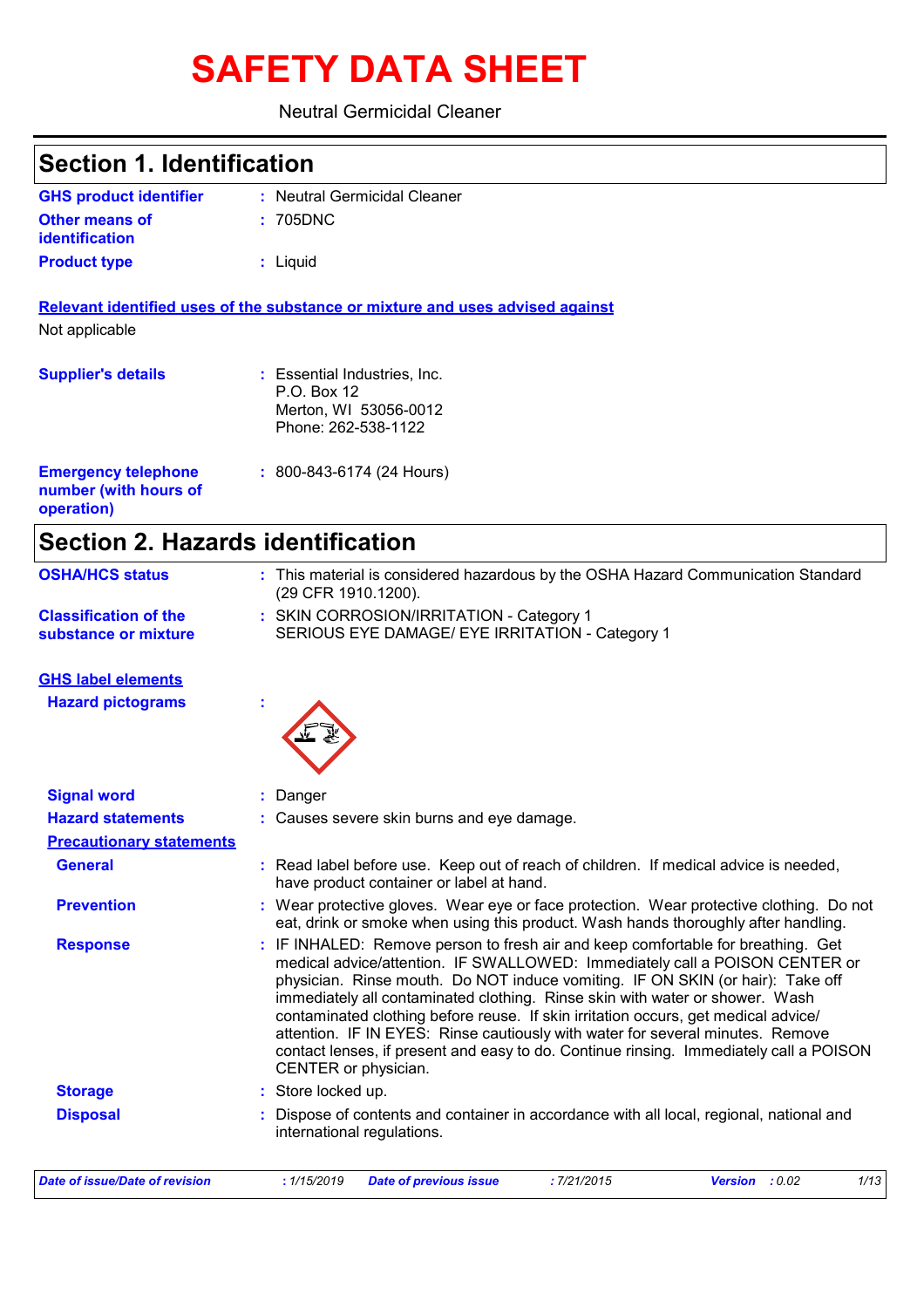# **Section 2. Hazards identification**

**Hazards not otherwise classified**

# **Section 3. Composition/information on ingredients**

**:** None known.

| Substance/mixture     | : Mixture       |
|-----------------------|-----------------|
| <b>Other means of</b> | : Not available |
| <b>identification</b> |                 |

|--|

| <b>CAS number</b>   | : Not applicable |
|---------------------|------------------|
| <b>Product code</b> | : 705DNC         |

| <b>Ingredient name</b>                        | $\frac{9}{6}$ | <b>CAS number</b> |
|-----------------------------------------------|---------------|-------------------|
| 4-Nonylphenol, branched, ethoxylated          | $1 - 5$       | 127087-87-0       |
| Alkyldimethylbenzylammonium chloride (C12-16) | $1 - 5$       | 68424-85-1        |
| decyldimethyloctylammonium chloride           | $11 - 5$      | 32426-11-2        |
| Ethyl alcohol                                 | $1 - 5$       | 64-17-5           |
| tetrasodium ethylene diamine tetraacetate     | $1 - 5$       | 64-02-8           |
| dimethyldioctylammonium chloride              | $1 - 5$       | 5538-94-3         |
| didecyldimethylammonium chloride              | $1 - 5$       | 7173-51-5         |

Any concentration shown as a range is to protect confidentiality or is due to batch variation.

**There are no additional ingredients present which, within the current knowledge of the supplier and in the concentrations applicable, are classified as hazardous to health or the environment and hence require reporting in this section.**

**Occupational exposure limits, if available, are listed in Section 8.**

## **Section 4. First aid measures**

| <b>Description of necessary first aid measures</b> |                                                                                                                                                                                                                                                                                                                                                                                                                                                                                                                                                                                                                                                                                                                                                                                                                                                                      |
|----------------------------------------------------|----------------------------------------------------------------------------------------------------------------------------------------------------------------------------------------------------------------------------------------------------------------------------------------------------------------------------------------------------------------------------------------------------------------------------------------------------------------------------------------------------------------------------------------------------------------------------------------------------------------------------------------------------------------------------------------------------------------------------------------------------------------------------------------------------------------------------------------------------------------------|
| Eye contact                                        | : Get medical attention immediately. Call a poison center or physician. Immediately flush<br>eyes with plenty of water, occasionally lifting the upper and lower eyelids. Check for and<br>remove any contact lenses. Continue to rinse for at least 10 minutes. Chemical burns<br>must be treated promptly by a physician.                                                                                                                                                                                                                                                                                                                                                                                                                                                                                                                                          |
| <b>Inhalation</b>                                  | : Remove victim to fresh air and keep at rest in a position comfortable for breathing. If it<br>is suspected that fumes are still present, the rescuer should wear an appropriate mask<br>or self-contained breathing apparatus. If not breathing, if breathing is irregular or if<br>respiratory arrest occurs, provide artificial respiration or oxygen by trained personnel. It<br>may be dangerous to the person providing aid to give mouth-to-mouth resuscitation. If<br>unconscious, place in recovery position and get medical attention immediately. Maintain<br>an open airway. Loosen tight clothing such as a collar, tie, belt or waistband. In case of<br>inhalation of decomposition products in a fire, symptoms may be delayed. The exposed<br>person may need to be kept under medical surveillance for 48 hours. Get medical<br>advice/attention. |
| <b>Skin contact</b>                                | : Flush contaminated skin with plenty of water. Remove contaminated clothing and<br>shoes. Wash contaminated clothing thoroughly with water before removing it, or wear<br>gloves. Continue to rinse for at least 10 minutes. If skin irritation occurs, get medical<br>advice/attention. Chemical burns must be treated promptly by a physician. Wash<br>clothing before reuse. Clean shoes thoroughly before reuse.                                                                                                                                                                                                                                                                                                                                                                                                                                                |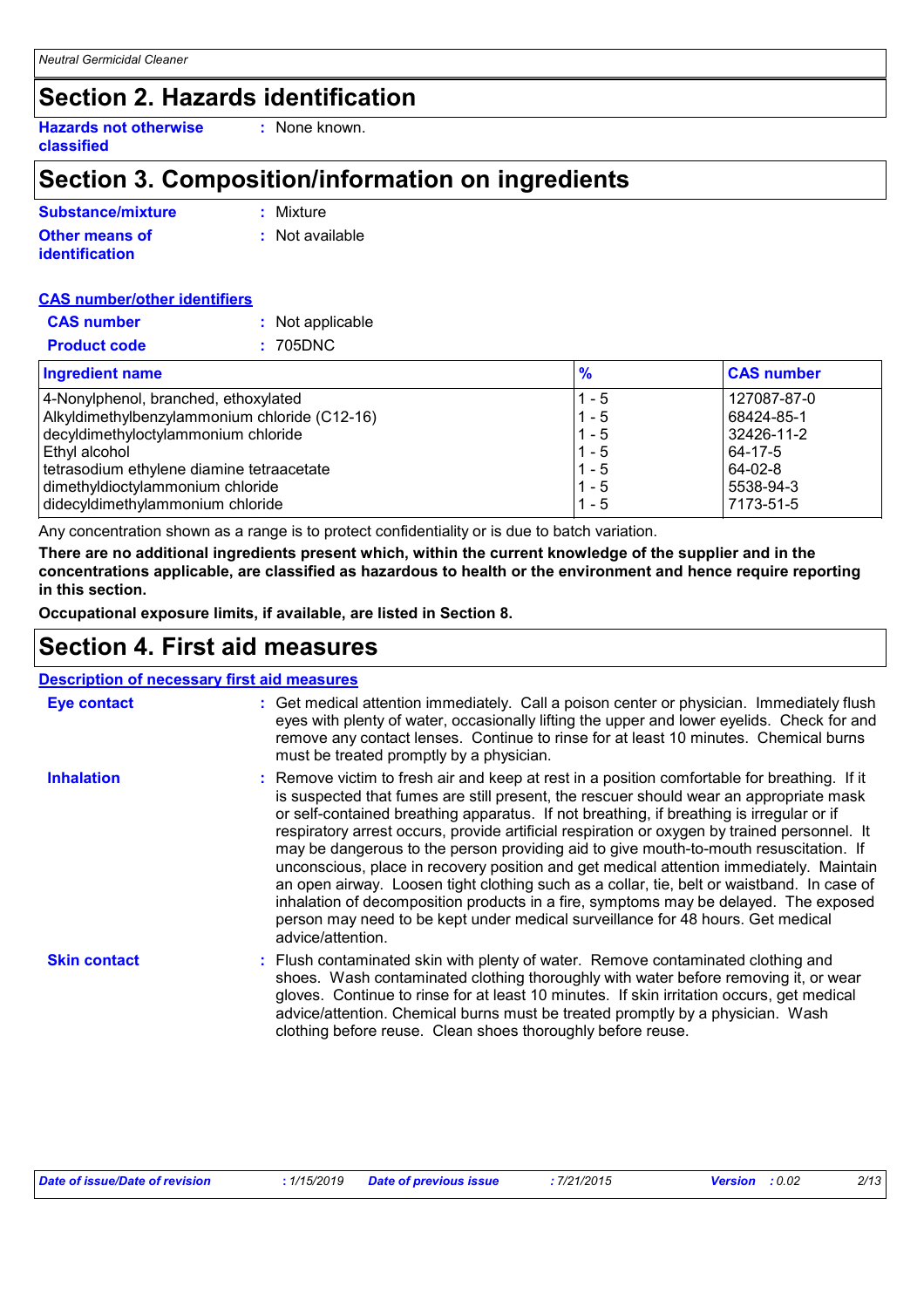# **Section 4. First aid measures**

| <b>Ingestion</b> | : Get medical attention immediately. Call a poison center or physician. Wash out mouth<br>with water. Remove dentures if any. Remove victim to fresh air and keep at rest in a<br>position comfortable for breathing. If material has been swallowed and the exposed<br>person is conscious, give small quantities of water to drink. Stop if the exposed person<br>feels sick as vomiting may be dangerous. Do not induce vomiting unless directed to do<br>so by medical personnel. If vomiting occurs, the head should be kept low so that vomit<br>does not enter the lungs. Chemical burns must be treated promptly by a physician.<br>Never give anything by mouth to an unconscious person. If unconscious, place in<br>recovery position and get medical attention immediately. Maintain an open airway.<br>Loosen tight clothing such as a collar, tie, belt or waistband. |
|------------------|-------------------------------------------------------------------------------------------------------------------------------------------------------------------------------------------------------------------------------------------------------------------------------------------------------------------------------------------------------------------------------------------------------------------------------------------------------------------------------------------------------------------------------------------------------------------------------------------------------------------------------------------------------------------------------------------------------------------------------------------------------------------------------------------------------------------------------------------------------------------------------------|
|------------------|-------------------------------------------------------------------------------------------------------------------------------------------------------------------------------------------------------------------------------------------------------------------------------------------------------------------------------------------------------------------------------------------------------------------------------------------------------------------------------------------------------------------------------------------------------------------------------------------------------------------------------------------------------------------------------------------------------------------------------------------------------------------------------------------------------------------------------------------------------------------------------------|

| Most important symptoms/effects, acute and delayed |                                                                                                                                                                                                                                                                                                                                                                                                                 |
|----------------------------------------------------|-----------------------------------------------------------------------------------------------------------------------------------------------------------------------------------------------------------------------------------------------------------------------------------------------------------------------------------------------------------------------------------------------------------------|
| <b>Potential acute health effects</b>              |                                                                                                                                                                                                                                                                                                                                                                                                                 |
| <b>Eye contact</b>                                 | : Causes serious eye damage.                                                                                                                                                                                                                                                                                                                                                                                    |
| <b>Inhalation</b>                                  | : Mists and vapors can irritate the throat and respiratory tract. High vapor concentrations<br>may cause central nervous system effects. Symptoms may include headaches,<br>dizziness, drowsiness and death.                                                                                                                                                                                                    |
| <b>Skin contact</b>                                | : Causes severe burns.                                                                                                                                                                                                                                                                                                                                                                                          |
| <b>Ingestion</b>                                   | : Although of moderate to low toxicity, ingestion can cause gastrointestinal irritation,<br>nausea, vomiting and diarrhea, and death.                                                                                                                                                                                                                                                                           |
| <b>Over-exposure signs/symptoms</b>                |                                                                                                                                                                                                                                                                                                                                                                                                                 |
| <b>Eye contact</b>                                 | : Adverse symptoms may include the following:<br>pain<br>watering<br>redness                                                                                                                                                                                                                                                                                                                                    |
| <b>Inhalation</b>                                  | : Adverse symptoms may include the following:<br>Irritation<br>headache<br>dizziness/vertigo                                                                                                                                                                                                                                                                                                                    |
| <b>Skin contact</b>                                | : Adverse symptoms may include the following:<br>pain or irritation<br>redness<br>blistering may occur                                                                                                                                                                                                                                                                                                          |
| <b>Ingestion</b>                                   | : Adverse symptoms may include the following:<br>stomach pains                                                                                                                                                                                                                                                                                                                                                  |
|                                                    | Indication of immediate medical attention and special treatment needed, if necessary                                                                                                                                                                                                                                                                                                                            |
| <b>Notes to physician</b>                          | : In case of inhalation of decomposition products in a fire, symptoms may be delayed.<br>The exposed person may need to be kept under medical surveillance for 48 hours.                                                                                                                                                                                                                                        |
| <b>Specific treatments</b>                         | : No specific treatment.                                                                                                                                                                                                                                                                                                                                                                                        |
| <b>Protection of first-aiders</b>                  | : No action shall be taken involving any personal risk or without suitable training. If it is<br>suspected that fumes are still present, the rescuer should wear an appropriate mask or<br>self-contained breathing apparatus. It may be dangerous to the person providing aid to<br>give mouth-to-mouth resuscitation. Wash contaminated clothing thoroughly with water<br>before removing it, or wear gloves. |

**See toxicological information (section 8)**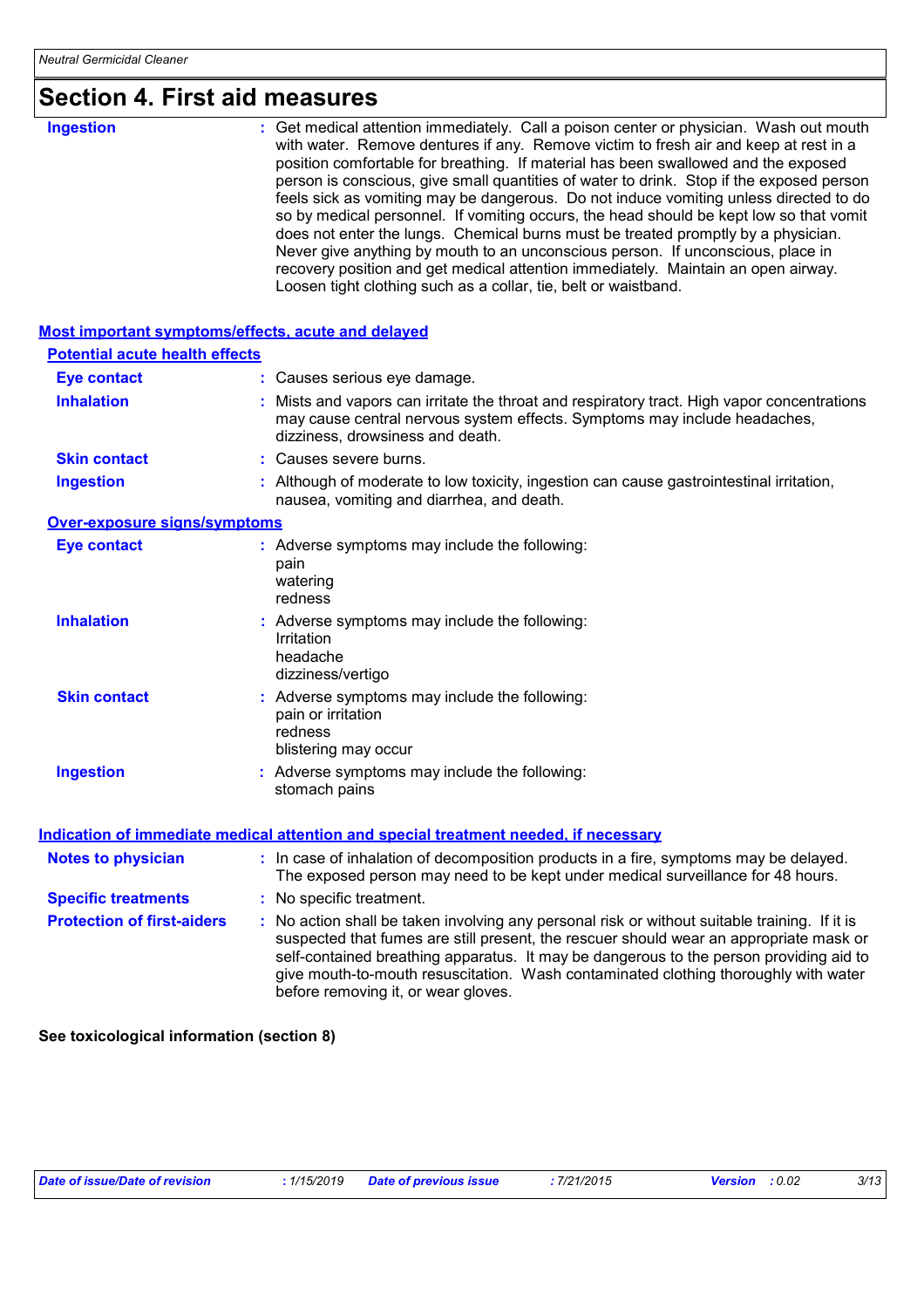# **Section 5. Fire-fighting measures**

| <b>Extinguishing media</b>                               |                                                                                                                                                                                                     |
|----------------------------------------------------------|-----------------------------------------------------------------------------------------------------------------------------------------------------------------------------------------------------|
| <b>Suitable extinguishing</b><br>media                   | : Use an extinguishing agent suitable for the surrounding fire.                                                                                                                                     |
| <b>Unsuitable extinguishing</b><br>media                 | : None known.                                                                                                                                                                                       |
| <b>Specific hazards arising</b><br>from the chemical     | : In a fire or if heated, a pressure increase will occur and the container may burst.                                                                                                               |
| <b>Hazardous thermal</b><br>decomposition products       | Decomposition products may include the following materials:<br>carbon dioxide<br>carbon monoxide<br>nitrogen oxides<br>halogenated compounds<br>metal oxide/oxides                                  |
| <b>Special protective actions</b><br>for fire-fighters   | : Promptly isolate the scene by removing all persons from the vicinity of the incident if<br>there is a fire. No action shall be taken involving any personal risk or without suitable<br>training. |
| <b>Special protective</b><br>equipment for fire-fighters | Fire-fighters should wear appropriate protective equipment and self-contained breathing<br>apparatus (SCBA) with a full face-piece operated in positive pressure mode.                              |

# **Section 6. Accidental release measures**

|                                                              | Personal precautions, protective equipment and emergency procedures                                                                                                                                                                                                                                                                                                                                                                                                                                                                                                                                                                                                                                        |
|--------------------------------------------------------------|------------------------------------------------------------------------------------------------------------------------------------------------------------------------------------------------------------------------------------------------------------------------------------------------------------------------------------------------------------------------------------------------------------------------------------------------------------------------------------------------------------------------------------------------------------------------------------------------------------------------------------------------------------------------------------------------------------|
| For non-emergency<br>personnel                               | : No action shall be taken involving any personal risk or without suitable training.<br>Evacuate surrounding areas. Keep unnecessary and unprotected personnel from<br>entering. Do not touch or walk through spilled material. Do not breathe vapor or mist.<br>Provide adequate ventilation. Wear appropriate respirator when ventilation is<br>inadequate. Put on appropriate personal protective equipment.                                                                                                                                                                                                                                                                                            |
| For emergency responders :                                   | If specialized clothing is required to deal with the spillage, take note of any information in<br>Section 8 on suitable and unsuitable materials. See also the information in "For non-<br>emergency personnel".                                                                                                                                                                                                                                                                                                                                                                                                                                                                                           |
| <b>Environmental precautions</b>                             | : Avoid dispersal of spilled material and runoff and contact with soil, waterways, drains<br>and sewers. Inform the relevant authorities if the product has caused environmental<br>pollution (sewers, waterways, soil or air).                                                                                                                                                                                                                                                                                                                                                                                                                                                                            |
| <b>Methods and materials for containment and cleaning up</b> |                                                                                                                                                                                                                                                                                                                                                                                                                                                                                                                                                                                                                                                                                                            |
| <b>Small spill</b>                                           | : Stop leak if without risk. Move containers from spill area. Dilute with water and mop up<br>if water-soluble. Alternatively, or if water-insoluble, absorb with an inert dry material and<br>place in an appropriate waste disposal container. Dispose of via a licensed waste<br>disposal contractor.                                                                                                                                                                                                                                                                                                                                                                                                   |
| <b>Large spill</b>                                           | Stop leak if without risk. Move containers from spill area. Approach release from<br>upwind. Prevent entry into sewers, water courses, basements or confined areas. Wash<br>spillages into an effluent treatment plant or proceed as follows. Contain and collect<br>spillage with non-combustible, absorbent material e.g. sand, earth, vermiculite or<br>diatomaceous earth and place in container for disposal according to local regulations<br>(see Section 13). Dispose of via a licensed waste disposal contractor. Contaminated<br>absorbent material may pose the same hazard as the spilled product. Note: see<br>Section 1 for emergency contact information and Section 13 for waste disposal. |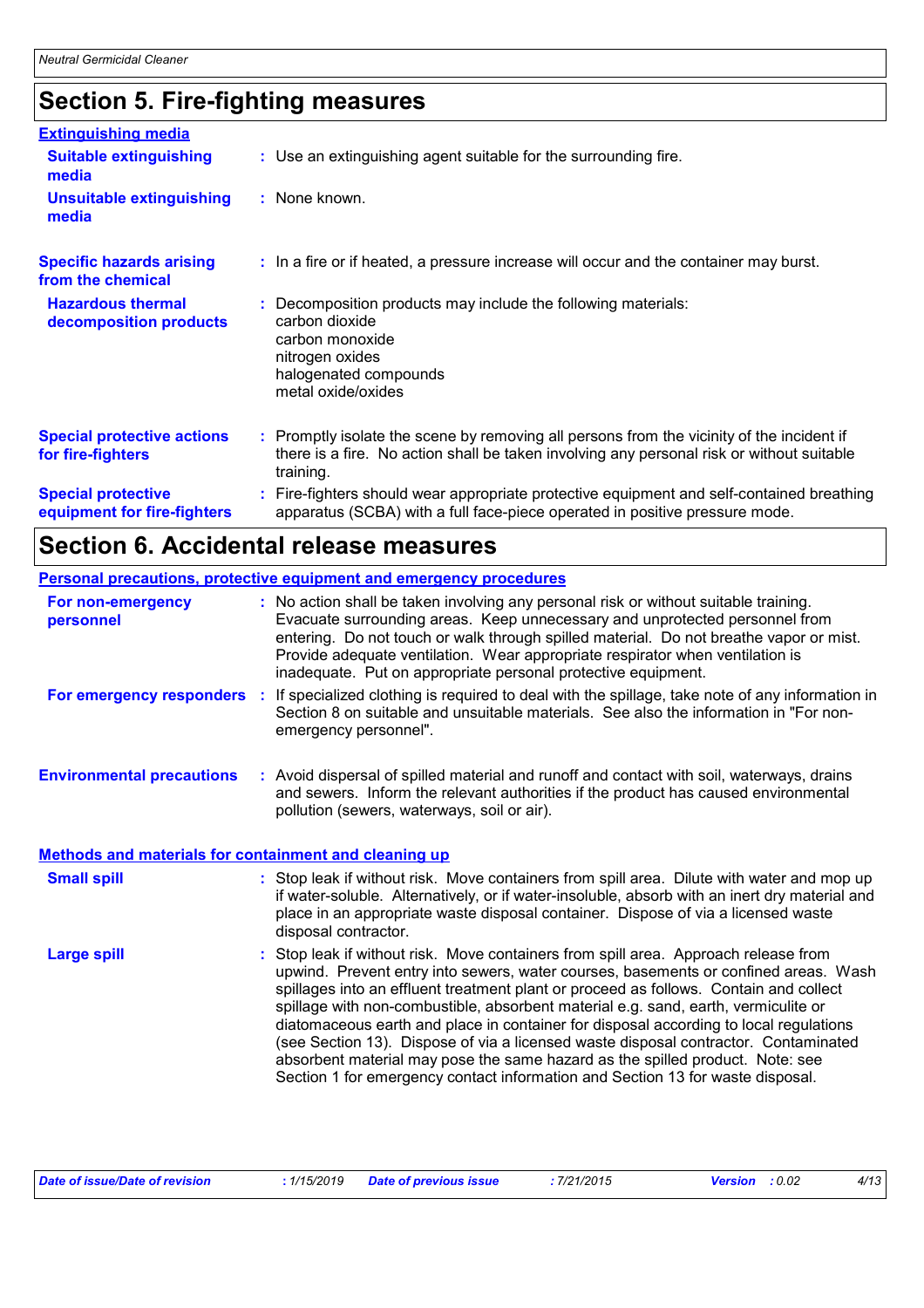# **Section 7. Handling and storage**

| <b>Precautions for safe handling</b>                                             |                                                                                                                                                                                                                                                                                                                                                                                                                                                                                                                                                            |
|----------------------------------------------------------------------------------|------------------------------------------------------------------------------------------------------------------------------------------------------------------------------------------------------------------------------------------------------------------------------------------------------------------------------------------------------------------------------------------------------------------------------------------------------------------------------------------------------------------------------------------------------------|
| <b>Protective measures</b>                                                       | : Put on appropriate personal protective equipment (see Section 8). Do not get in eyes or<br>on skin or clothing. Do not breathe vapor or mist. Do not ingest. If during normal use<br>the material presents a respiratory hazard, use only with adequate ventilation or wear<br>appropriate respirator. Keep in the original container or an approved alternative made<br>from a compatible material, kept tightly closed when not in use. Keep away from acids.<br>Empty containers retain product residue and can be hazardous. Do not reuse container. |
| <b>Advice on general</b><br>occupational hygiene                                 | : Eating, drinking and smoking should be prohibited in areas where this material is<br>handled, stored and processed. Workers should wash hands and face before eating,<br>drinking and smoking. Remove contaminated clothing and protective equipment before<br>entering eating areas. See also Section 8 for additional information on hygiene<br>measures.                                                                                                                                                                                              |
| <b>Conditions for safe storage,</b><br>including any<br><b>incompatibilities</b> | : Store in accordance with local regulations. Store in original container protected from<br>direct sunlight in a dry, cool and well-ventilated area, away from incompatible materials<br>and food and drink. Store locked up. Separate from acids. Keep container tightly<br>closed and sealed until ready for use. Containers that have been opened must be<br>carefully resealed and kept upright to prevent leakage. Do not store in unlabeled<br>containers. Use appropriate containment to avoid environmental contamination.                         |

# **Section 8. Exposure controls/personal protection**

## **Control parameters**

### **Occupational exposure limits**

| <b>Ingredient name</b> | <b>Exposure limits</b>                                                  |  |  |
|------------------------|-------------------------------------------------------------------------|--|--|
| Ethyl alcohol          | <b>ACGIH TLV (United States, 4/2014).</b><br>STEL: 1000 ppm 15 minutes. |  |  |
|                        | OSHA PEL 1989 (United States, 3/1989).                                  |  |  |
|                        | TWA: 1000 ppm 8 hours.                                                  |  |  |
|                        | TWA: $1900 \text{ mg/m}^3$ 8 hours.                                     |  |  |
|                        | NIOSH REL (United States, 10/2013).                                     |  |  |
|                        | TWA: 1000 ppm 10 hours.                                                 |  |  |
|                        | TWA: 1900 mg/m <sup>3</sup> 10 hours.                                   |  |  |
|                        | OSHA PEL (United States, 2/2013).                                       |  |  |
|                        | TWA: 1000 ppm 8 hours.                                                  |  |  |
|                        | TWA: 1900 mg/m <sup>3</sup> 8 hours.                                    |  |  |

| <b>Appropriate engineering</b><br><b>controls</b> |  | : If user operations generate dust, fumes, gas, vapor or mist, use process enclosures,<br>local exhaust ventilation or other engineering controls to keep worker exposure to<br>airborne contaminants below any recommended or statutory limits.                                                                                |
|---------------------------------------------------|--|---------------------------------------------------------------------------------------------------------------------------------------------------------------------------------------------------------------------------------------------------------------------------------------------------------------------------------|
| <b>Environmental exposure</b><br><b>controls</b>  |  | : Emissions from ventilation or work process equipment should be checked to ensure<br>they comply with the requirements of environmental protection legislation. In some<br>cases, fume scrubbers, filters or engineering modifications to the process equipment<br>will be necessary to reduce emissions to acceptable levels. |
| <b>Individual protection measures</b>             |  |                                                                                                                                                                                                                                                                                                                                 |
| <b>Hygiene measures</b>                           |  | : Wash hands, forearms and face thoroughly after handling chemical products, before<br>eating, smoking and using the lavatory and at the end of the working period.<br>Appropriate techniques should be used to remove potentially contaminated clothing                                                                        |

| Appropriate techniques should be used to remove potentially contaminated clothing. |
|------------------------------------------------------------------------------------|
| Wash contaminated clothing before reusing. Ensure that eyewash stations and safety |
| showers are close to the workstation location.                                     |

| Date of issue/Date of revision | : 1/15/2019 Date of previous issue | 7/21/2015 | <b>Version</b> : 0.02 | 5/13 |
|--------------------------------|------------------------------------|-----------|-----------------------|------|
|                                |                                    |           |                       |      |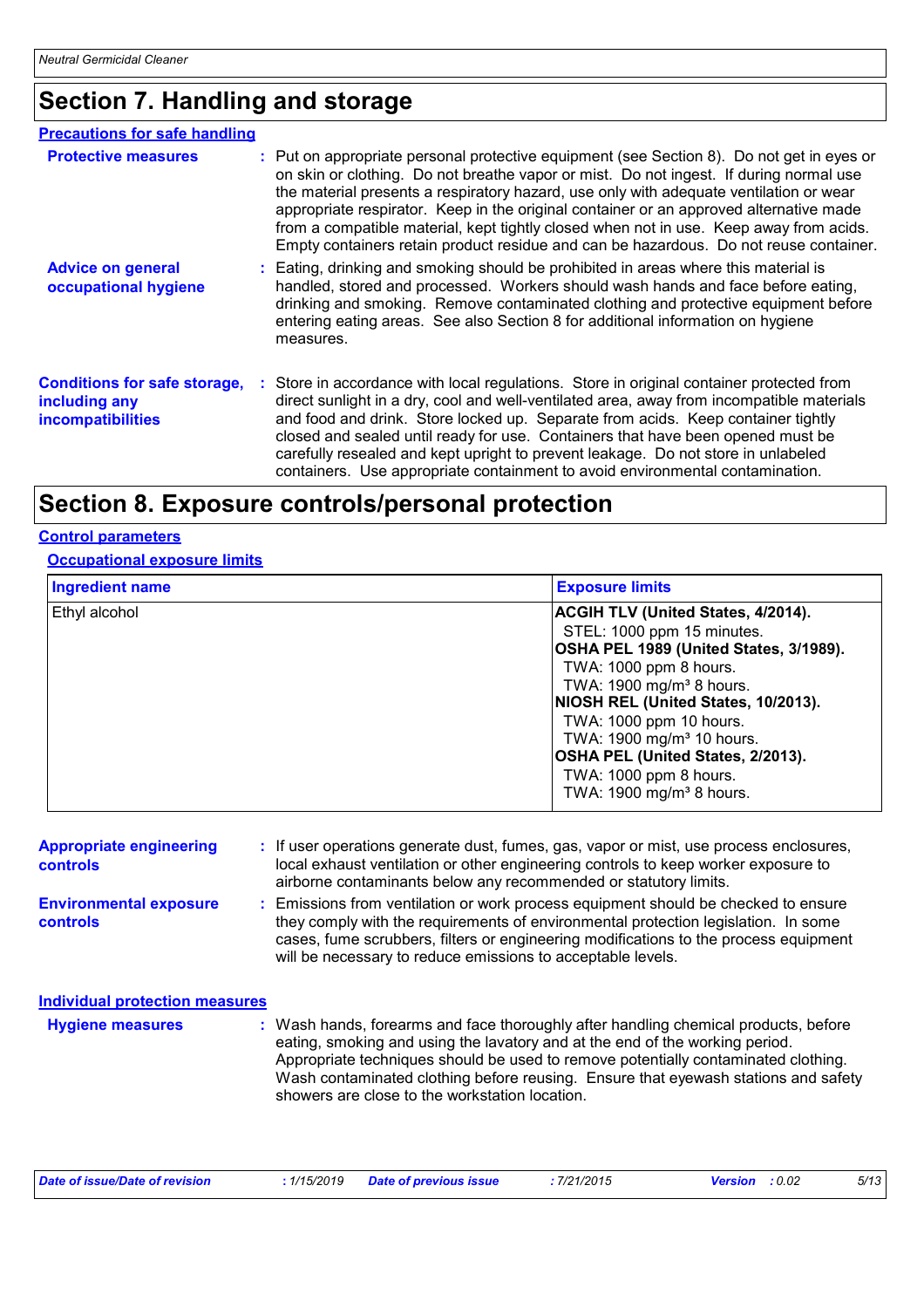# **Section 8. Exposure controls/personal protection**

| <b>Eye/face protection</b>    | : Safety eyewear complying with an approved standard should be used when a risk<br>assessment indicates this is necessary to avoid exposure to liquid splashes, mists,<br>gases or dusts. If contact is possible, the following protection should be worn, unless<br>the assessment indicates a higher degree of protection: chemical splash goggles and/<br>or face shield. If inhalation hazards exist, a full-face respirator may be required instead.                                                                                                                                                              |
|-------------------------------|------------------------------------------------------------------------------------------------------------------------------------------------------------------------------------------------------------------------------------------------------------------------------------------------------------------------------------------------------------------------------------------------------------------------------------------------------------------------------------------------------------------------------------------------------------------------------------------------------------------------|
| <b>Skin protection</b>        |                                                                                                                                                                                                                                                                                                                                                                                                                                                                                                                                                                                                                        |
| <b>Hand protection</b>        | : Chemical-resistant, impervious gloves complying with an approved standard should be<br>worn at all times when handling chemical products if a risk assessment indicates this is<br>necessary. Considering the parameters specified by the glove manufacturer, check<br>during use that the gloves are still retaining their protective properties. It should be<br>noted that the time to breakthrough for any glove material may be different for different<br>glove manufacturers. In the case of mixtures, consisting of several substances, the<br>protection time of the gloves cannot be accurately estimated. |
| <b>Body protection</b>        | : Personal protective equipment for the body should be selected based on the task being<br>performed and the risks involved and should be approved by a specialist before<br>handling this product.                                                                                                                                                                                                                                                                                                                                                                                                                    |
| <b>Other skin protection</b>  | : Appropriate footwear and any additional skin protection measures should be selected<br>based on the task being performed and the risks involved and should be approved by a<br>specialist before handling this product.                                                                                                                                                                                                                                                                                                                                                                                              |
| <b>Respiratory protection</b> | : Use a properly fitted, air-purifying or air-fed respirator complying with an approved<br>standard if a risk assessment indicates this is necessary. Respirator selection must be<br>based on known or anticipated exposure levels, the hazards of the product and the safe<br>working limits of the selected respirator.                                                                                                                                                                                                                                                                                             |

# **Section 9. Physical and chemical properties**

#### **Appearance**

| <b>Physical state</b>                             | : Liquid                                                                                                                                        |
|---------------------------------------------------|-------------------------------------------------------------------------------------------------------------------------------------------------|
| <b>Color</b>                                      | : Green                                                                                                                                         |
| Odor                                              | $:$ Fresh                                                                                                                                       |
| <b>Odor threshold</b>                             | : Not available                                                                                                                                 |
| pH                                                | $: 5.6 - 6.6$                                                                                                                                   |
| <b>Melting point</b>                              | : $0^{\circ}$ C (32 $^{\circ}$ F)                                                                                                               |
| <b>Boiling point</b>                              | : $100^{\circ}$ C (212 $^{\circ}$ F)                                                                                                            |
| <b>Flash point</b>                                | : Closed cup: >93.334°C (>200°F)                                                                                                                |
| <b>Evaporation rate</b>                           | : Not available                                                                                                                                 |
| <b>Flammability (solid, gas)</b>                  | : Not available                                                                                                                                 |
| Lower and upper explosive<br>(flammable) limits   | : Not available                                                                                                                                 |
| <b>Vapor pressure</b>                             | $:$ <4 kPa (<30 mm Hg) [room temperature]                                                                                                       |
| <b>Vapor density</b>                              | : <1 $[Air = 1]$                                                                                                                                |
| <b>Specific gravity</b>                           | : $1.01$ g/cm <sup>3</sup>                                                                                                                      |
| <b>Solubility</b>                                 | : Not available                                                                                                                                 |
| <b>Partition coefficient: n-</b><br>octanol/water | : Not available                                                                                                                                 |
| <b>Auto-ignition temperature</b>                  | : Not available                                                                                                                                 |
| <b>Viscosity</b>                                  | : Not available                                                                                                                                 |
| <b>VOC content</b>                                | $: 2.6\%$                                                                                                                                       |
|                                                   | VOCe are coloulated following the requirements under 10 CED, Dert 50, Subport C for Consumer Draduate and Subport D for Arabitectural Continger |

VOCs are calculated following the requirements under 40 CFR, Part 59, Subpart C for Consumer Products and Subpart D for Architectural Coatings.

| <u>l Date of issue/Date of revision </u> | <u>:</u> 1/15/2019 | Date of previous issue | : 7/21/2015 |
|------------------------------------------|--------------------|------------------------|-------------|
|                                          |                    |                        |             |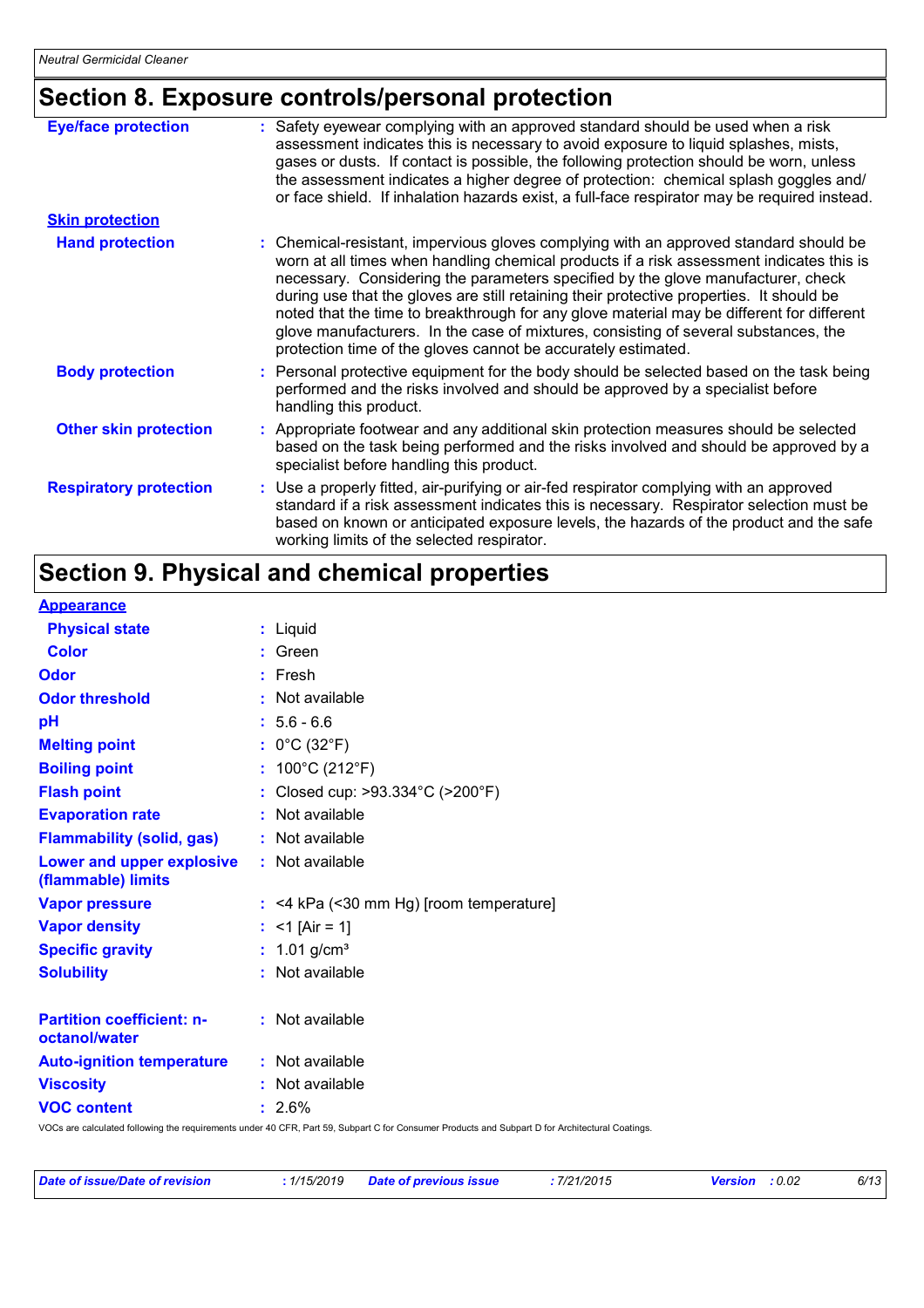# **Section 10. Stability and reactivity**

| <b>Reactivity</b>                            | : No specific test data related to reactivity available for this product or its ingredients.              |
|----------------------------------------------|-----------------------------------------------------------------------------------------------------------|
| <b>Chemical stability</b>                    | : The product is stable.                                                                                  |
| <b>Possibility of hazardous</b><br>reactions | : Under normal conditions of storage and use, hazardous reactions will not occur.                         |
| <b>Conditions to avoid</b>                   | : No specific data.                                                                                       |
| <b>Incompatible materials</b>                | : Reactive or incompatible with the following materials:<br>acids                                         |
| <b>Hazardous decomposition</b><br>products   | : Under normal conditions of storage and use, hazardous decomposition products should<br>not be produced. |

# **Section 11. Toxicological information**

## **Information on toxicological effects**

## **Acute toxicity**

| <b>Product/ingredient name</b>                   | <b>Result</b>                | <b>Species</b> | <b>Dose</b>              | <b>Exposure</b> |
|--------------------------------------------------|------------------------------|----------------|--------------------------|-----------------|
| 4-Nonylphenol, branched,<br>ethoxylated          | LD50 Dermal                  | Rabbit         | 2830 mg/kg               |                 |
|                                                  | LD50 Oral                    | Rat            | 1410 mg/kg               |                 |
| Alkyldimethylbenzylammonium<br>chloride (C12-16) | LD50 Oral                    | Rat            | 426 mg/kg                |                 |
| decyldimethyloctylammonium                       | LD50 Dermal                  | Rabbit         | 740 mg/kg                |                 |
| chloride                                         |                              |                |                          |                 |
|                                                  | LD50 Oral                    | Rat            | $405$ mg/kg              |                 |
| Ethyl alcohol                                    | <b>LC50 Inhalation Vapor</b> | Rat            | 124700 mg/m <sup>3</sup> | 4 hours         |
|                                                  | LD50 Oral                    | Rat            | 7 g/kg                   |                 |
| tetrasodium ethylene diamine<br>tetraacetate     | LD50 Oral                    | Rat            | $10$ g/kg                |                 |
| dimethyldioctylammonium<br>chloride              | LD50 Dermal                  | Rabbit         | 740 mg/kg                |                 |
|                                                  | LD50 Oral                    | Rat            | 405 mg/kg                |                 |
| didecyldimethylammonium<br>chloride              | LD50 Oral                    | Rat            | 84 mg/kg                 |                 |

### **Irritation/Corrosion**

| <b>Product/ingredient name</b>                   | <b>Result</b>                                | <b>Species</b> | <b>Score</b> | <b>Exposure</b>                          | <b>Observation</b> |
|--------------------------------------------------|----------------------------------------------|----------------|--------------|------------------------------------------|--------------------|
| Alkyldimethylbenzylammonium<br>chloride (C12-16) | <b>Skin - Severe irritant</b>                | Rabbit         |              | 25 milligrams                            |                    |
| Ethyl alcohol                                    | Eyes - Mild irritant                         | Rabbit         |              | 24 hours 500<br>milligrams               |                    |
|                                                  | Eyes - Moderate irritant                     | Rabbit         |              | 0.066666667<br>minutes 100<br>milligrams |                    |
|                                                  | Eyes - Moderate irritant                     | Rabbit         |              | 100<br>microliters                       |                    |
|                                                  | Eyes - Severe irritant                       | Rabbit         |              | 500<br>milligrams                        |                    |
|                                                  | Skin - Mild irritant                         | Rabbit         |              | 400<br>milligrams                        | ۰                  |
|                                                  | Skin - Moderate irritant                     | Rabbit         |              | 24 hours 20                              |                    |
| Date of issue/Date of revision                   | : 1/15/2019<br><b>Date of previous issue</b> |                | :7/21/2015   | <b>Version</b>                           | 7/13<br>: 0.02     |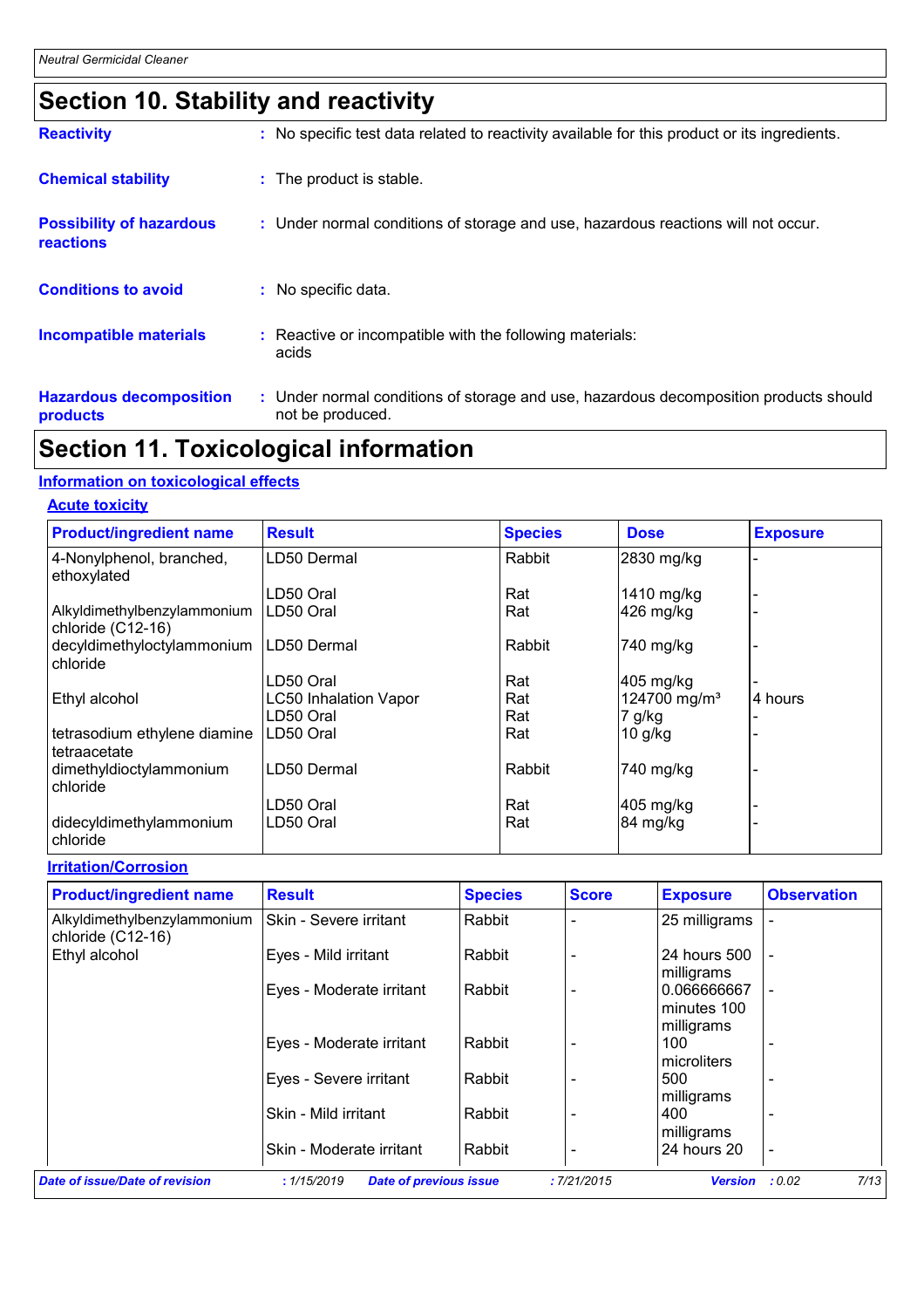# **Section 11. Toxicological information**

#### **Sensitization**

Not available

#### **Mutagenicity**

Not available

#### **Carcinogenicity**

Not available

### **Classification**

| <b>Product/ingredient name   OSHA</b> | <b>IARC</b> | <b>NTP</b> |
|---------------------------------------|-------------|------------|
| <b>Ethyl alcohol</b>                  |             |            |

### **Reproductive toxicity**

Not available

## **Teratogenicity**

Not available

#### **Specific target organ toxicity (single exposure)**

Not available

#### **Specific target organ toxicity (repeated exposure)**

Not available

#### **Aspiration hazard**

Not available

#### **Information on the likely routes of exposure :** Not available

**Potential acute health effects**

| <b>Eye contact</b>  | : Causes serious eye damage.                                                                                                                                                                                 |
|---------------------|--------------------------------------------------------------------------------------------------------------------------------------------------------------------------------------------------------------|
| <b>Inhalation</b>   | : Mists and vapors can irritate the throat and respiratory tract. High vapor concentrations<br>may cause central nervous system effects. Symptoms may include headaches,<br>dizziness, drowsiness and death. |
| <b>Skin contact</b> | : Causes severe burns.                                                                                                                                                                                       |
| <b>Ingestion</b>    | : Although of moderate to low toxicity, ingestion can cause gastrointestinal irritation,                                                                                                                     |

## nausea, vomiting and diarrhea, and death.

## **Symptoms related to the physical, chemical and toxicological characteristics**

| <b>Eve contact</b> | : Adverse symptoms may include the following:<br>pain<br>watering<br>redness |
|--------------------|------------------------------------------------------------------------------|
|                    |                                                                              |

| Date of issue/Date of revision | . 1/15/2019 | <b>Date of previous issue</b> | : 7/21/2015 | <b>Version</b> : 0.02 | 8/13 |
|--------------------------------|-------------|-------------------------------|-------------|-----------------------|------|
|                                |             |                               |             |                       |      |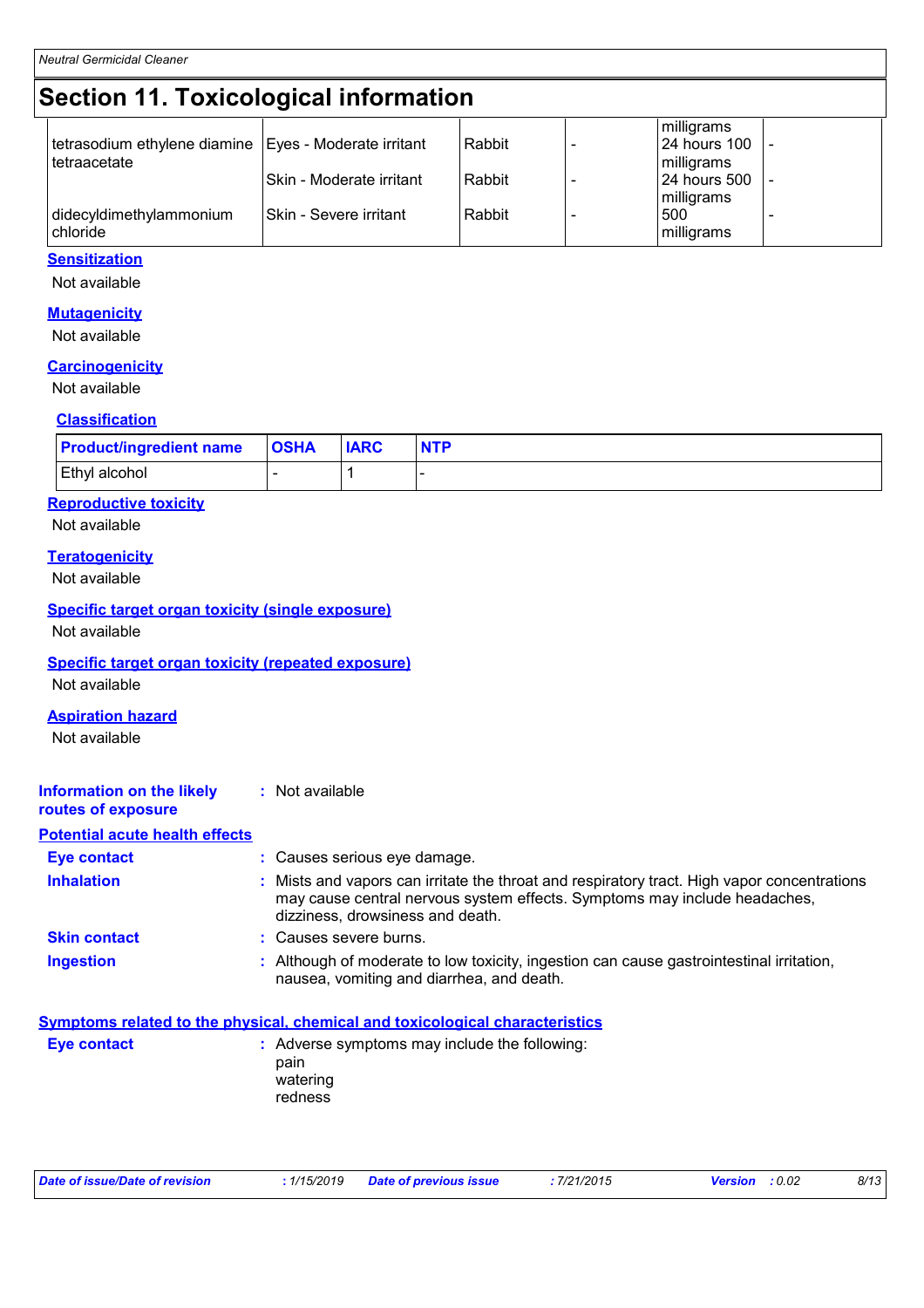# **Section 11. Toxicological information**

| <b>Inhalation</b>   | : Adverse symptoms may include the following:<br>Irritation<br>headache<br>dizziness/vertigo           |
|---------------------|--------------------------------------------------------------------------------------------------------|
| <b>Skin contact</b> | : Adverse symptoms may include the following:<br>pain or irritation<br>redness<br>blistering may occur |
| <b>Ingestion</b>    | : Adverse symptoms may include the following:<br>stomach pains                                         |

## **Delayed and immediate effects and also chronic effects from short and long term exposure**

| <b>Short term exposure</b>                       |                                                     |
|--------------------------------------------------|-----------------------------------------------------|
| <b>Potential immediate</b><br>effects            | $:$ Not available                                   |
| <b>Potential delayed effects</b>                 | : Not available                                     |
| <b>Long term exposure</b>                        |                                                     |
| <b>Potential immediate</b><br>effects            | : Not available                                     |
| <b>Potential delayed effects : Not available</b> |                                                     |
| <b>Potential chronic health effects</b>          |                                                     |
| Not available                                    |                                                     |
| <b>General</b>                                   | : No known significant effects or critical hazards. |
| <b>Carcinogenicity</b>                           | : No known significant effects or critical hazards. |
| <b>Mutagenicity</b>                              | : No known significant effects or critical hazards. |
| <b>Teratogenicity</b>                            | : No known significant effects or critical hazards. |
| <b>Developmental effects</b>                     | : No known significant effects or critical hazards. |
| <b>Fertility effects</b>                         | : No known significant effects or critical hazards. |

## **Numerical measures of toxicity**

#### **Acute toxicity estimates**

| Route  | <b>ATE</b> value |
|--------|------------------|
| Oral   | 2225.2 mg/kg     |
| Dermal | 12062.9 mg/kg    |

# **Section 12. Ecological information**

| <b>Product/ingredient name</b>                   | <b>Result</b>                               | <b>Species</b>                        | <b>Exposure</b> |
|--------------------------------------------------|---------------------------------------------|---------------------------------------|-----------------|
| Alkyldimethylbenzylammonium<br>chloride (C12-16) | Acute EC50 37 ppb Fresh water               | Daphnia - Daphnia magna               | 48 hours        |
|                                                  | Acute LC50 64 ppb Fresh water               | Fish - Oncorhynchus mykiss            | l 96 hours      |
|                                                  | Chronic NOEC 4.15 ppb Marine water          | Daphnia - Daphnia magna               | 21 days         |
|                                                  | Chronic NOEC 32.2 ppb                       | Fish - Pimephales promelas            | 34 days         |
| Ethyl alcohol                                    | Acute EC50 17.921 mg/l Marine water         | Algae - Ulva pertusa                  | 96 hours        |
|                                                  | Acute EC50 2000 µg/l Fresh water            | Daphnia - Daphnia magna               | l 48 hours      |
|                                                  | Acute LC50 25500 µg/l Marine water          | Crustaceans - Artemia                 | 48 hours        |
|                                                  |                                             | franciscana - Larvae                  |                 |
| Date of issue/Date of revision                   | <b>Date of previous issue</b><br>:1/15/2019 | :7/21/2015<br><b>Version</b> : $0.02$ | 9/13            |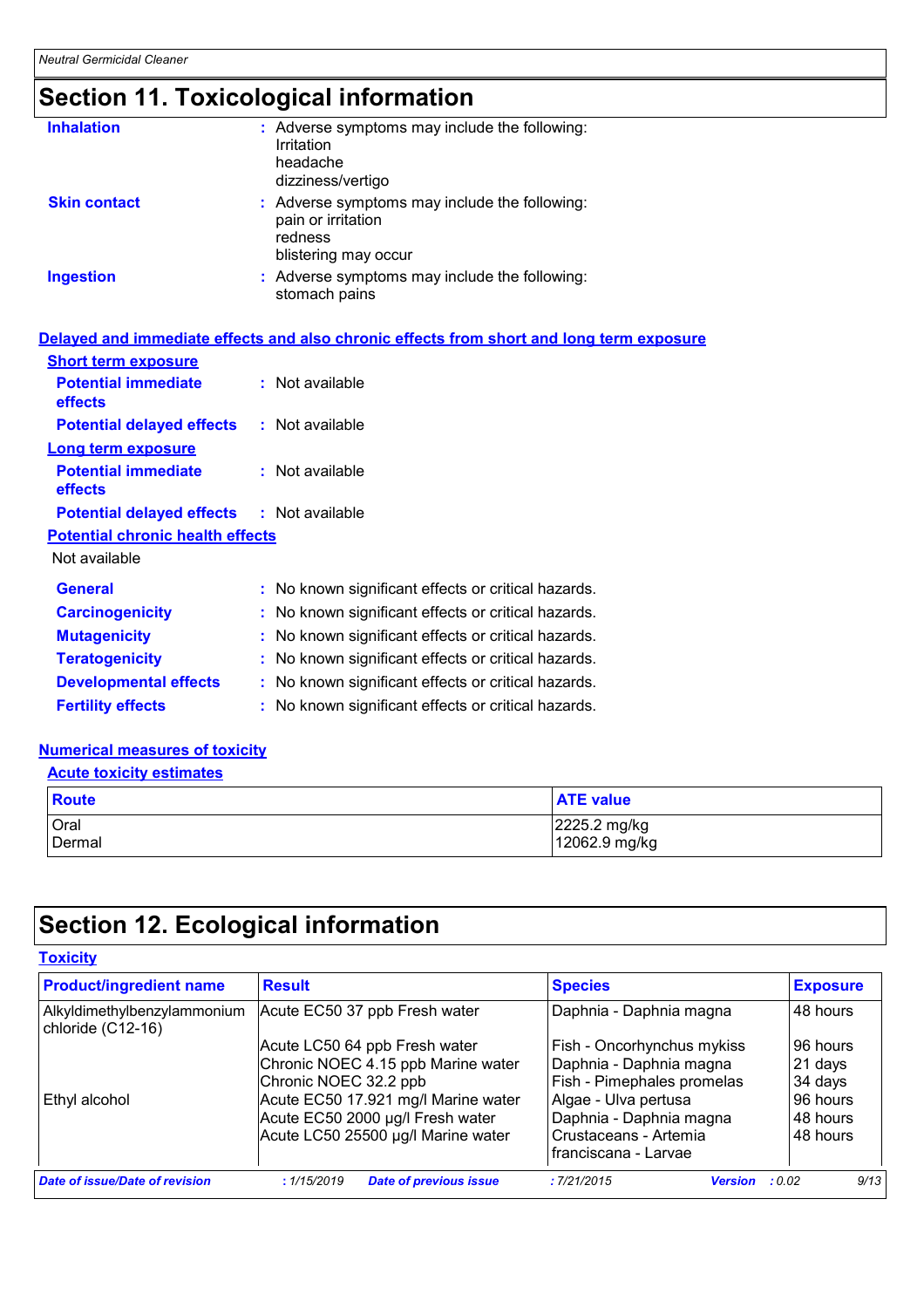# **Section 12. Ecological information**

|                                              | Acute LC50 42000 µg/l Fresh water    | Fish - Oncorhynchus mykiss                                                         | 4 days   |
|----------------------------------------------|--------------------------------------|------------------------------------------------------------------------------------|----------|
|                                              | Chronic NOEC 4.995 mg/l Marine water | Algae - Ulva pertusa                                                               | 96 hours |
|                                              | Chronic NOEC 0.375 ul/L Fresh water  | Fish - Gambusia holbrooki -                                                        | 12 weeks |
|                                              |                                      | Larvae                                                                             |          |
| tetrasodium ethylene diamine<br>tetraacetate | Acute LC50 486000 µg/l Fresh water   | Fish - Lepomis macrochirus                                                         | 96 hours |
| dimethyldioctylammonium<br>chloride          | Acute EC50 0.1 ppm Fresh water       | Daphnia - Daphnia magna                                                            | 48 hours |
|                                              | Acute LC50 0.7 ppm Fresh water       | Fish - Oncorhynchus mykiss                                                         | 96 hours |
| didecyldimethylammonium                      | Acute EC50 110 µg/l Fresh water      | Algae - Chlorella pyrenoidosa -                                                    | 72 hours |
| chloride                                     |                                      | Exponential growth phase                                                           |          |
|                                              | Acute EC50 14.22 ppb Fresh water     | Algae - Pseudokirchneriella<br>subcapitata                                         | 96 hours |
|                                              | Acute EC50 18 ppb Fresh water        | Daphnia - Daphnia magna                                                            | 48 hours |
|                                              | Acute LC50 39 µg/l Marine water      | Crustaceans - Americamysis<br>bahia - Juvenile (Fledgling,<br>Hatchling, Weanling) | 48 hours |
|                                              | Acute LC50 0.01 µg/l Fresh water     | Fish - Acipenser transmontanus -<br>Larvae                                         | 96 hours |
|                                              | Chronic NOEC 25 µg/l Fresh water     | Algae - Pseudokirchneriella<br>subcapitata - Exponential growth<br>phase           | 72 hours |
|                                              | Chronic NOEC 125 µg/l Fresh water    | Daphnia - Daphnia magna                                                            | 21 days  |

## **Persistence and degradability**

Not available

### **Bioaccumulative potential**

| <b>Product/ingredient name</b>                                         | $LoaPow$ | <b>BCF</b> | <b>Potential</b> |
|------------------------------------------------------------------------|----------|------------|------------------|
| Ethyl alcohol<br>tetrasodium ethylene diamine   5.01<br>I tetraacetate | $-0.35$  | 1.8        | low<br>low       |

## **Mobility in soil**

| <b>Soil/water partition</b> | : Not available |
|-----------------------------|-----------------|
| <b>coefficient (Koc)</b>    |                 |

**Other adverse effects** : No known significant effects or critical hazards.

## **Section 13. Disposal considerations**

The generation of waste should be avoided or minimized wherever possible. Disposal of this product, solutions and any by-products should at all times comply with the requirements of environmental protection and waste disposal legislation and any regional local authority requirements. Dispose of surplus and non-recyclable products via a licensed waste disposal contractor. Waste should not be disposed of untreated to the sewer unless fully compliant with the requirements of all authorities with jurisdiction. Waste packaging should be recycled. Incineration or landfill should only be considered when recycling is not feasible. This material and its container must be disposed of in a safe way. Care should be taken when handling emptied containers that have not been cleaned or rinsed out. Empty containers or liners may retain some product residues. Avoid dispersal of spilled material and runoff and contact with soil, waterways, drains and sewers. **Disposal methods :**

| Date of issue/Date of revision<br>. 1/15/2019 | Date of previous issue | 7/21/2015 | <b>Version</b> : 0.02 | 10/13 |
|-----------------------------------------------|------------------------|-----------|-----------------------|-------|
|-----------------------------------------------|------------------------|-----------|-----------------------|-------|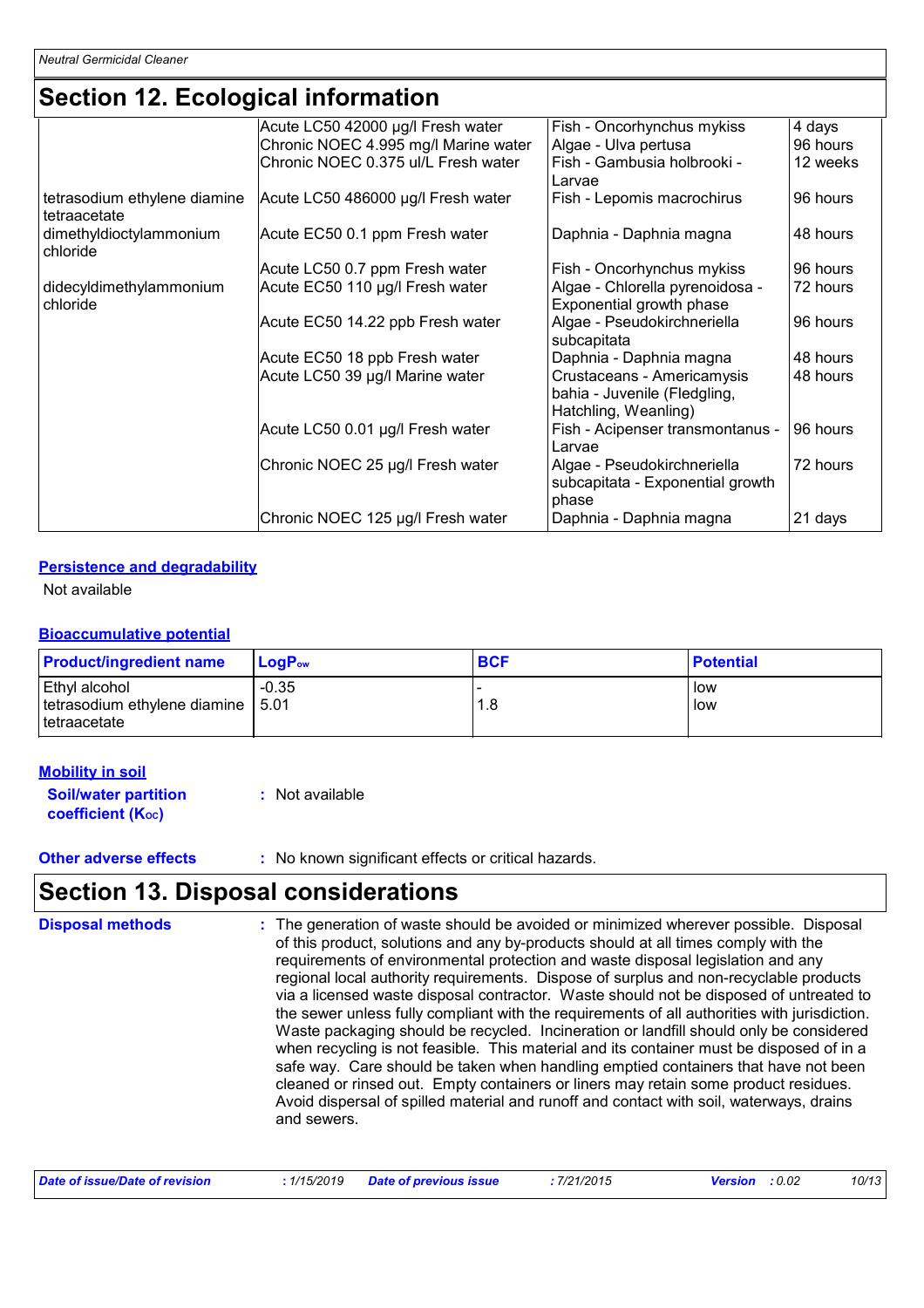# **Section 14. Transport information**

|                                      | <b>DOT Classification</b> | <b>IMDG</b>                                                                                                                                                                                                         | <b>IATA</b>                                                                                                                                                                                                 |
|--------------------------------------|---------------------------|---------------------------------------------------------------------------------------------------------------------------------------------------------------------------------------------------------------------|-------------------------------------------------------------------------------------------------------------------------------------------------------------------------------------------------------------|
| <b>UN number</b>                     | Not regulated             | <b>UN3082</b>                                                                                                                                                                                                       | <b>UN3082</b>                                                                                                                                                                                               |
| <b>UN proper shipping</b><br>name    |                           | <b>ENVIRONMENTALLY</b><br><b>HAZARDOUS</b><br>SUBSTANCE, LIQUID, N.<br>O.S.<br>(Alkyldimethylbenzylammonium<br>chloride (C12-16))                                                                                   | <b>ENVIRONMENTALLY</b><br>HAZARDOUS SUBSTANCE,<br>LIQUID, N.O.S.<br>(Alkyldimethylbenzylammonium<br>chloride (C12-16))                                                                                      |
| <b>Transport hazard</b><br>class(es) |                           | 9                                                                                                                                                                                                                   | 9                                                                                                                                                                                                           |
| <b>Packing group</b>                 |                           | Ш                                                                                                                                                                                                                   | III                                                                                                                                                                                                         |
| <b>Environmental</b><br>hazards      | Yes.                      | Yes.                                                                                                                                                                                                                | Yes.                                                                                                                                                                                                        |
| <b>Additional</b><br>information     |                           | This product is not<br>regulated as a dangerous<br>good when transported in<br>sizes of ≤5 L or ≤5 kg,<br>provided the packagings<br>meet the general<br>provisions of 4.1.1.1, 4.1.<br>1.2 and 4.1.1.4 to 4.1.1.8. | This product is not regulated<br>as a dangerous good when<br>transported in sizes of ≤5 L<br>or ≤5 kg, provided the<br>packagings meet the<br>general provisions of 5.0.2.4.<br>1, 5.0.2.6.1.1 and 5.0.2.8. |

**Special precautions for user Transport within user's premises:** always transport in closed containers that are **:** upright and secure. Ensure that persons transporting the product know what to do in the event of an accident or spillage.

**Transport in bulk according to Annex II of MARPOL and the IBC Code :** Not available

# **Section 15. Regulatory information**

**U.S. Federal regulations : United States inventory (TSCA 8b)**: All components are listed or exempted.

| <b>Clean Air Act Section 112 : Not listed</b><br>(b) Hazardous Air<br><b>Pollutants (HAPs)</b> |                                   |  |
|------------------------------------------------------------------------------------------------|-----------------------------------|--|
| <b>SARA 311/312</b>                                                                            |                                   |  |
| <b>Classification</b>                                                                          | : Immediate (acute) health hazard |  |
| <b>Composition/information on ingredients</b>                                                  |                                   |  |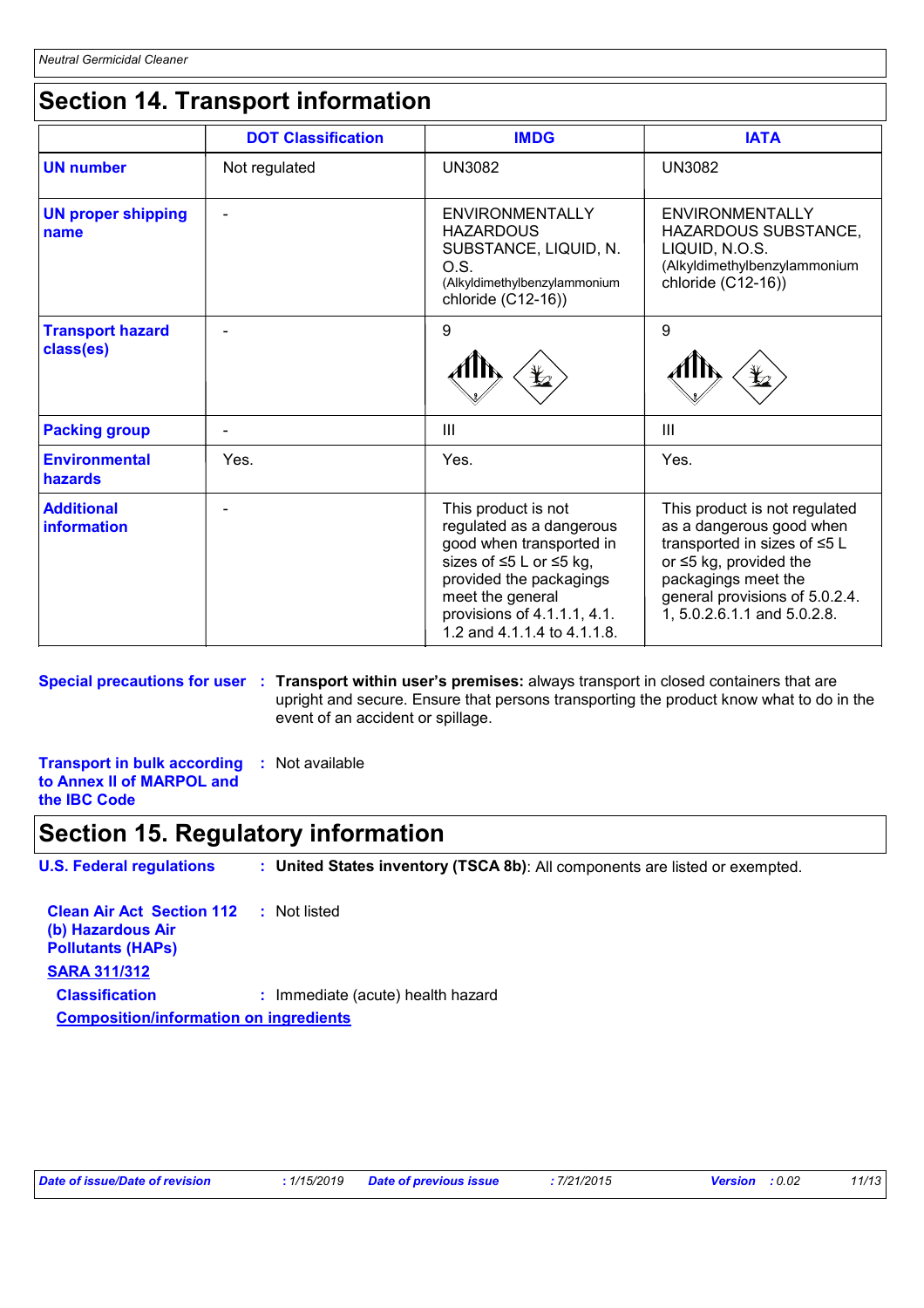# **Section 15. Regulatory information**

| <b>Name</b>                                                                                          | $\frac{9}{6}$                 | <b>Fire</b><br>hazard | <b>Sudden</b><br>release of<br><b>pressure</b> | <b>Reactive</b>   | <b>Immediate</b><br>(acute)<br>health<br>hazard | <b>Delayed</b><br>(chronic)<br>health<br>hazard |
|------------------------------------------------------------------------------------------------------|-------------------------------|-----------------------|------------------------------------------------|-------------------|-------------------------------------------------|-------------------------------------------------|
| 4-Nonylphenol, branched, ethoxylated<br>Alkyldimethylbenzylammonium<br>chloride (C12-16)             | $1 - 5$<br>$1 - 5$            | No.<br>No.            | No.<br>No.                                     | No.<br>No.        | Yes.<br>Yes.                                    | No.<br>No.                                      |
| decyldimethyloctylammonium chloride<br>Ethyl alcohol<br>tetrasodium ethylene diamine<br>tetraacetate | $1 - 5$<br>$1 - 5$<br>$1 - 5$ | No.<br>Yes.<br>Yes.   | No.<br>No.<br>No.                              | No.<br>No.<br>No. | Yes.<br>Yes.<br>Yes.                            | No.<br>No.<br>No.                               |
| dimethyldioctylammonium chloride<br>didecyldimethylammonium chloride                                 | $1 - 5$<br>$1 - 5$            | No.<br>No.            | No.<br>No.                                     | No.<br>No.        | Yes.<br>Yes.                                    | No.<br>No.                                      |

## **State regulations**

## **International regulations**

**Canada inventory :** All components are listed or exempted.

# **Section 16. Other information**

## **Hazardous Material Information System (U.S.A.)**



**Caution: HMIS® ratings are based on a 0-4 rating scale, with 0 representing minimal hazards or risks, and 4 representing significant hazards or risks. Although HMIS® ratings and the associated label are not required on SDSs or products leaving a facility under 29 CFR 1910.1200, the preparer may choose to provide them. HMIS® ratings are to be used with a fully implemented HMIS® program. HMIS® is a registered trademark and service mark of the American Coatings Association, Inc.**

**The customer is responsible for determining the PPE code for this material. For more information on HMIS® Personal Protective Equipment (PPE) codes, consult the HMIS® Implementation Manual.**

**National Fire Protection Association (U.S.A.)**



**Reprinted with permission from NFPA 704-2001, Identification of the Hazards of Materials for Emergency Response Copyright ©1997, National Fire Protection Association, Quincy, MA 02269. This reprinted material is not the complete and official position of the National Fire Protection Association, on the referenced subject which is represented only by the standard in its entirety.**

**Copyright ©2001, National Fire Protection Association, Quincy, MA 02269. This warning system is intended to be interpreted and applied only by properly trained individuals to identify fire, health and reactivity hazards of chemicals. The user is referred to certain limited number of chemicals with recommended classifications in NFPA 49 and NFPA 325, which would be used as a guideline only. Whether the chemicals are classified by NFPA or not, anyone using the 704 systems to classify chemicals does so at their own risk.**

| <b>History</b>                           |             |                               |             |                |        |       |
|------------------------------------------|-------------|-------------------------------|-------------|----------------|--------|-------|
| Date of printing                         | : 1/15/2019 |                               |             |                |        |       |
| Date of issue/Date of<br><b>revision</b> | : 1/15/2019 |                               |             |                |        |       |
| Date of issue/Date of revision           | :1/15/2019  | <b>Date of previous issue</b> | : 7/21/2015 | <b>Version</b> | : 0.02 | 12/13 |